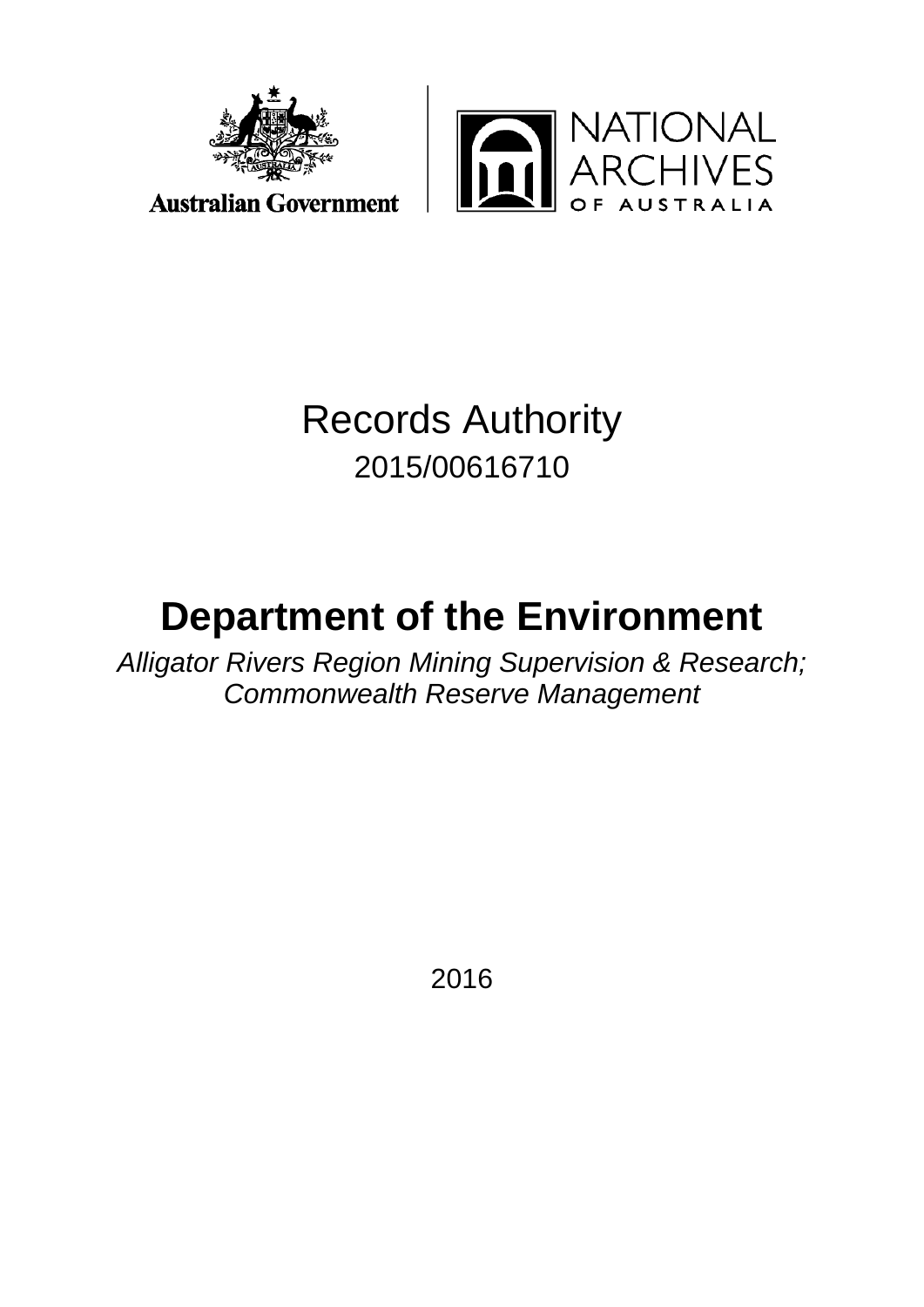

© Commonwealth of Australia (National Archives of Australia) 2016

#### **Copyright**

This product, excluding the National Archives of Australia logo, Commonwealth Coat of Arms or registered trademark, has been licensed under a Creative Commons Attribution-Non-Commercial (CC-BY-NC) Version 4.0 International Licence. You may share, copy, redistribute, remix, transform and build upon this work for non-commercial purposes only. However, you must attribute the National Archives of Australia as the copyright holder of the original work, include the attribution as set out below and indicate if changes were made. The full terms and conditions of this licence are available at [www.creativecommons.org](http://www.creativecommons.org/) .

#### **Attribution**

This Records Authority is licenced by the Commonwealth of Australia (National Archives of Australia) under a Creative Commons Attribution-Non-Commercial (CC-BY-NC) Version 4.0 International Licence. The original version can be foun[d on our website.](http://www.naa.gov.au/)

#### **Accessibility**

This is an accurate reproduction of the authorised records authority content, created for accessibility purposes.

#### **Contact Us**

Enquiries relating to copyright or accessibility should be emailed to [recordkeeping@naa.gov.au.](mailto:recordkeeping@naa.gov.au)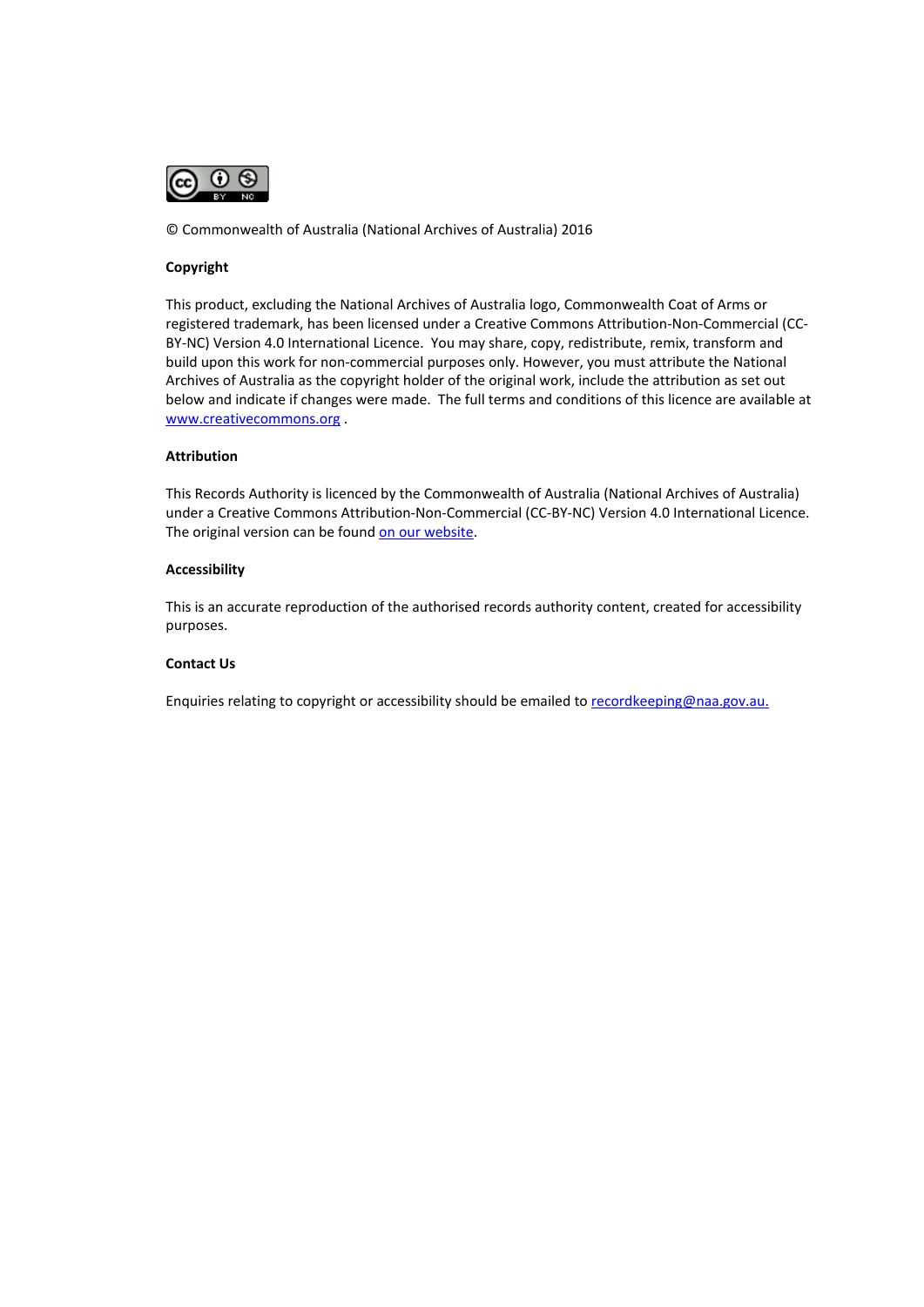## <span id="page-2-0"></span>**CONTENTS**

| ALLIGATOR RIVERS REGION MINING SUPERVISION & RESEARCH _________ 7 |  |
|-------------------------------------------------------------------|--|
|                                                                   |  |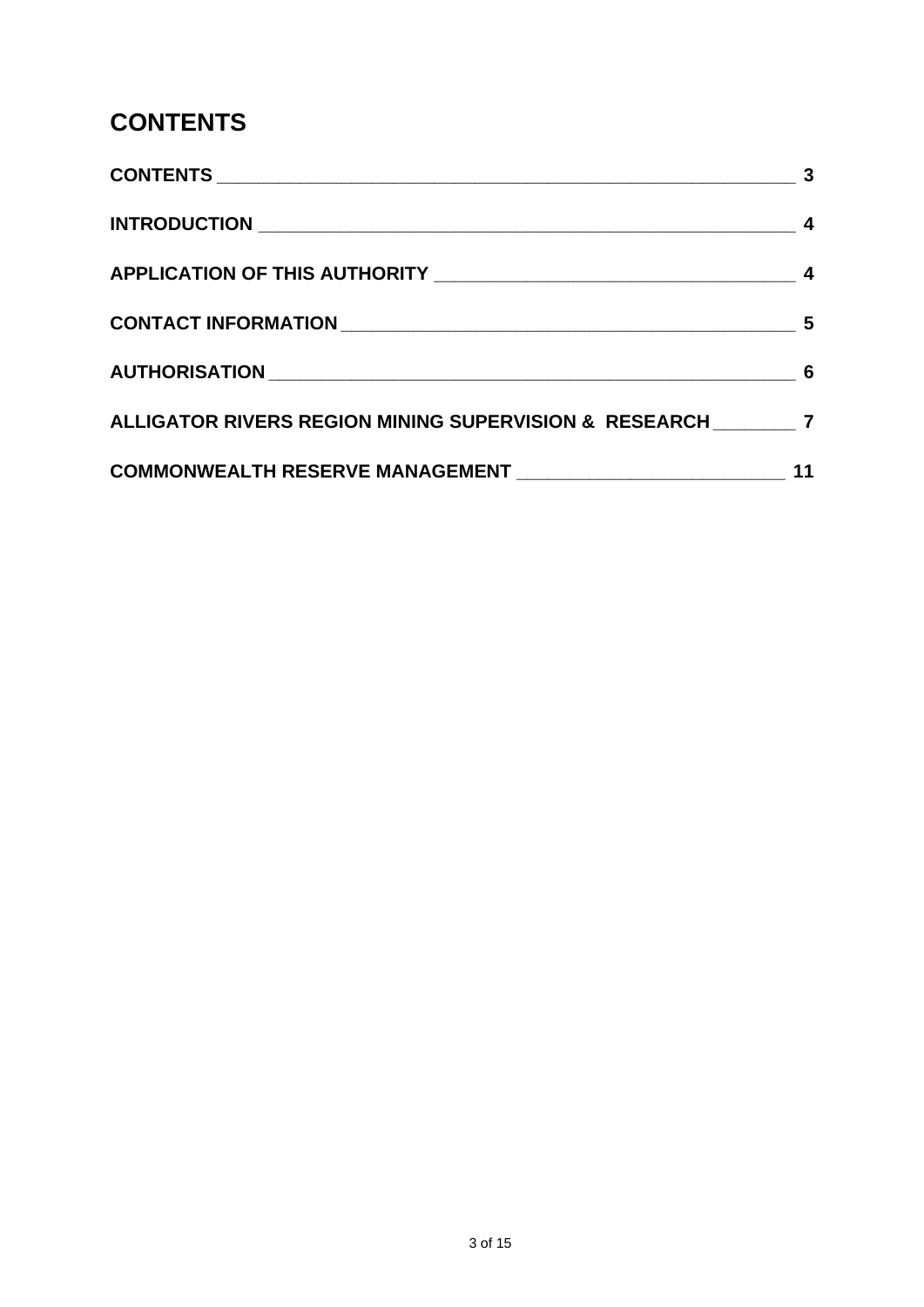#### <span id="page-3-0"></span>**INTRODUCTION**

The Department of the Environment and the National Archives of Australia have developed this records authority to set out the requirements for keeping or destroying records for the core business areas of Alligator Rivers Region Mining Supervision and Research, and Commonwealth Reserve Management. It represents a significant commitment on behalf of the Department of the Environment to understand, create and manage the records of its activities.

This records authority is based on the identification and analysis of the business of the Department of the Environment. It takes into account the agency's legal and organisational records management requirements, and the interests of stakeholders, the agency and the National Archives.

The records authority sets out those records that need to be retained as national archives and specifies the minimum length of time that temporary records need to be kept. This records authority gives the Department of the Environment permission under the *Archives Act 1983*, for the destruction of the temporary records described after the minimum retention period has expired. Retention periods for these temporary records are based on: an assessment of business needs; broader organisational accountability requirements; and community expectations, and are approved by the National Archives of Australia on the basis of information provided by the agency.

As changes in circumstances may affect future records management requirements, the periodic review of this authority is recommended. All amendments must be approved by the National Archives.

### <span id="page-3-1"></span>**APPLICATION OF THIS AUTHORITY**

- 1. This records authority supersedes records authorities RDA 1334 (1997) and RDA 1346 (1998) which cannot be used after the issue of this authority.
- 2. This records authority is to be used to determine how long records must be kept. Records are matched to the relevant core business and records class in the authority.
	- Where the minimum retention period has expired and the records are not needed for agency business they should be destroyed as authorised in this authority.
	- Records that have not reached the minimum retention period must be kept until they do.
	- Records that are identified as 'retain as national archives' are to be transferred to the National Archives of Australia for preservation.
- 3. This authority should be used in conjunction with general records authorities such as:
	- AFDA Express which covers administrative business processes and records common to many Australian Government agencies;
	- General Records Authority 31 Destruction of source or original records after digitisation, conversion or migration (2015).
	- General Records Authority 26 Advisory Bodies.
- 4. The Normal Administrative Practice (NAP) provision of the *Archives Act 1983* gives agencies permission to destroy certain records without formal authorisation. This usually occurs where records are duplicated, facilitative or for short-term use only. NAP does not replace arrangements agreed to in this Authority but can be used as a tool to assist in identifying records for destruction together with an agency's Records Authority or Authorities, and with AFDA and AFDA Express. The National Archives recommends that agencies develop and implement a Normal Administrative Practice policy. Advice and guidance on destroying records as a normal administrative practice and on how to develop an agency NAP policy is available from the National Archives' website at [www.naa.gov.au](http://www.naa.gov.au/)**.**
- 5. Records that are reasonably likely to be needed as evidence in a current or future judicial proceeding or are subject to a request for access under the *Archives Act 1983,* the *Freedom of Information Act 1982* or any other relevant Act must not be destroyed until the action has been completed.
- 6. Records subject to a disposal freeze must not be destroyed until the freeze has been lifted. Further information about disposal freezes and whether they affect the application of this Authority is available from the National Archives website at [www.naa.gov.au](http://www.naa.gov.au/)**.**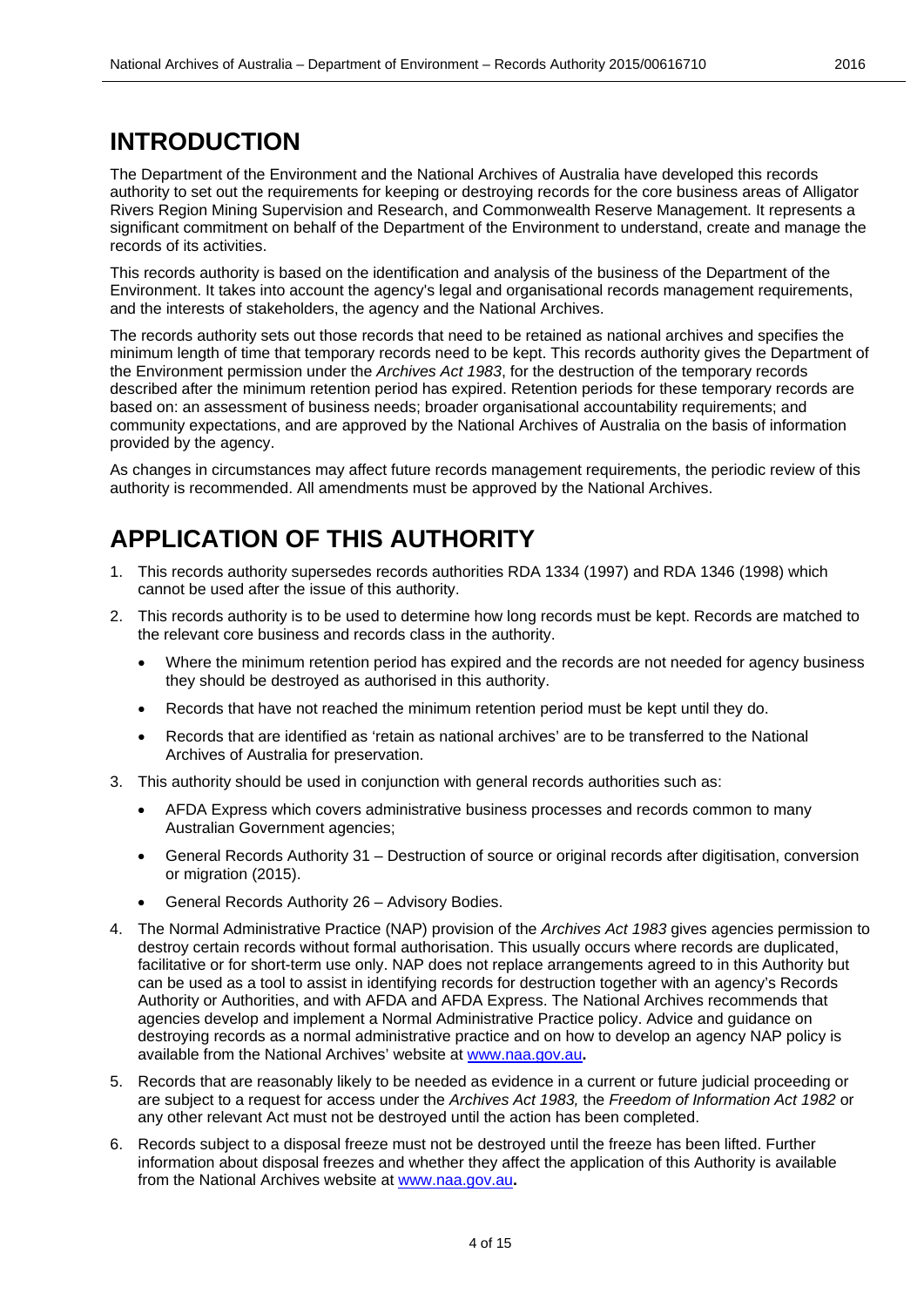- 7. Where the method of recording information changes (for example from a manual system to an electronic system, or when information is migrated from one system to a new system) this authority can still be applied, providing the records document the same core business. The information must be accessible for the period of time prescribed in this authority. The agency will need to maintain continuing access to the information, including digital information, for the periods prescribed in this records authority or until the information is transferred into the custody of the National Archives.
- 8. In general, retention requirements indicate a minimum period for retention. The Department of the Environment may extend minimum retention periods if it considers that there is an administrative need to do so, without further reference to the National Archives. Where the Department of the Environment believes that its accountability will be substantially compromised because a retention period or periods are not adequate, it should contact the National Archives for review of the retention period.
- 9. Records coming within 'retain as national archives' classes in this authority have been determined to be part of the archival resources of the Commonwealth under Section 3C of the *Archives Act 1983*. The determination of Commonwealth records as archival resources of the Commonwealth obliges agencies to transfer the records to the National Archives when they cease to be current and, in any event, within 15 years of the records coming into existence, under Section 27 of the *Archives Act 1983*.
- 10. Records in the care of agencies should be appropriately stored, managed and preserved. Agencies need to meet this obligation to ensure that the records remain authentic and accessible over time. Under Section 31 of the *Archives Act 1983*, access arrangements are required for records that become available for public access including those records that remain in agency custody.
- 11. Appropriate arrangements should be made with the National Archives when records are to be transferred into custody. The National Archives accepts for transfer only those records designated as national archives. Records created digitally after 1 January can be transferred in digital formats only.
- 12. Advice on how to use this authority is available from the agency's records manager. If there are problems with the application of the authority that cannot be resolved, please contact the National Archives.

#### <span id="page-4-0"></span>**CONTACT INFORMATION**

For assistance with this authority or for advice on other records management matters, please contact the National Archives' Agency Service Centre.

Queen Victoria Terrace Tel: (02) 6212 3610 Parkes ACT 2600 Fax: (02) 6212 3989 PO Box 7425 **PO Box 7425** Email: [recordkeeping@naa.gov.au](mailto:recordkeeping@naa.gov.au) Canberra Business Centre ACT 2610 Website: [www.naa.gov.au](http://www.naa.gov.au/)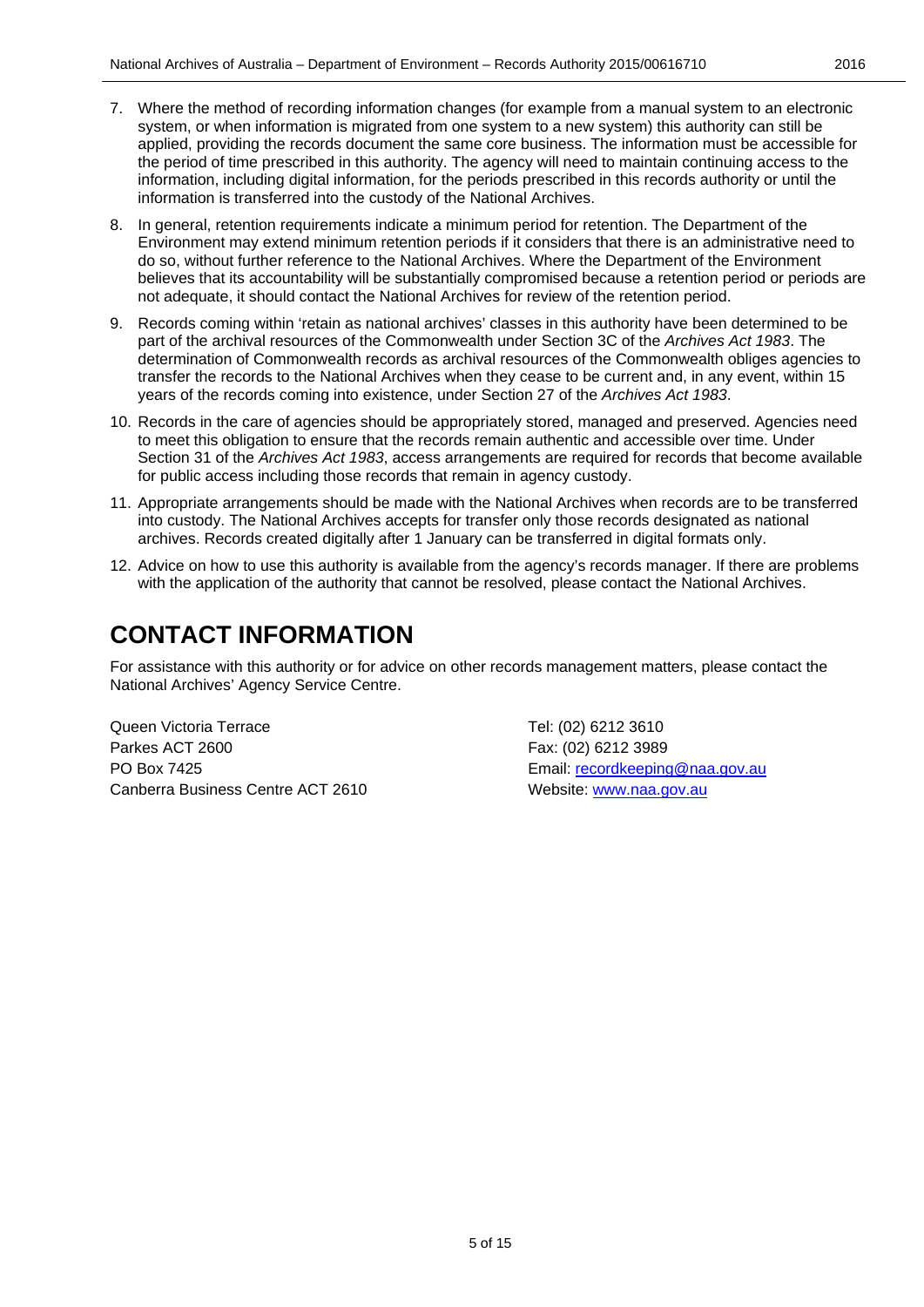### <span id="page-5-0"></span>**AUTHORISATION**

#### **RECORDS AUTHORITY 2015/00616710**

**Person to whom notice of authorisation is given:**

Dr Gordon de Brouwer PSM **Secretary** Department of the Environment GPO Box 787 Canberra ACT 2601

| <b>Purpose:</b>     | Authorises arrangements for the disposal of records in accordance with<br>Section 24(2)(b) of the Archives Act 1983.                                                                            |
|---------------------|-------------------------------------------------------------------------------------------------------------------------------------------------------------------------------------------------|
|                     | Determines records classed as 'Retain as national archives' in this<br>Records Authority to be part of the archival resources of the<br>Commonwealth under Section 3C of the Archives Act 1983. |
|                     |                                                                                                                                                                                                 |
| <b>Application:</b> | All core business records relating to Alligator Rivers Region Mining<br>Supervision & Research and Commonwealth Reserve Management.                                                             |
|                     |                                                                                                                                                                                                 |

This authority gives permission for the destruction, retention or transfer to the National Archives of Australia of the records described. This authority will apply only with the consent of the agency currently responsible for the business documented in the records described.

#### Authorised by **Date of issue:**

Anne Lyons 1 April 2016 Assistant Director-General National Archives of Australia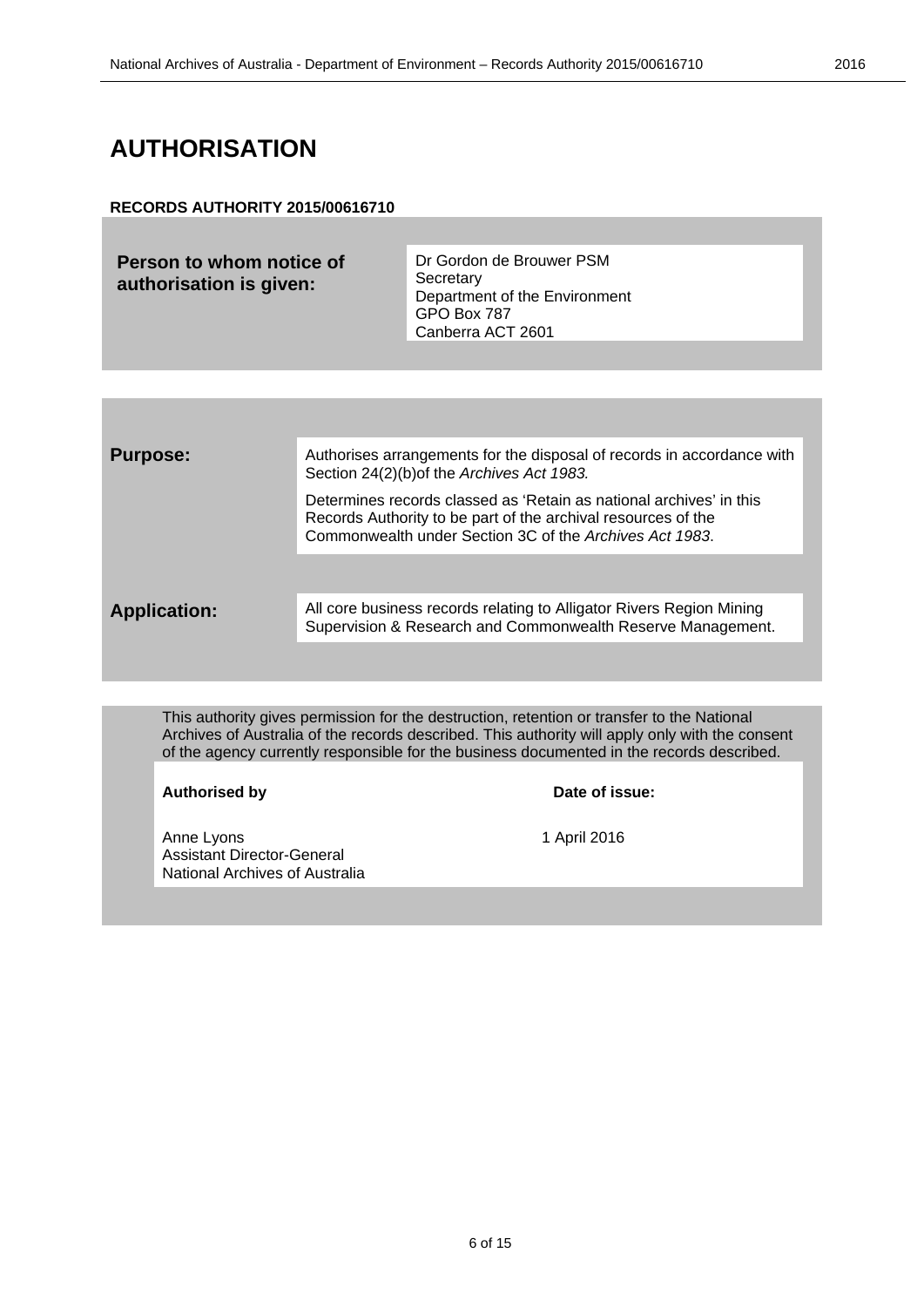<span id="page-6-0"></span>The core business of supervising uranium mining activities in the Alligator Rivers region of the Northern Territory to ensure that the environment is protected from potential impacts. Also includes developing and implementing programs in relation to general mining and exploration in a conservation zone, and conducting research on tropical river systems and the ecology and conservation of tropical wetlands.

The **core activities** include:

- planning, developing, approving, implementing and reviewing environmental programs;
- undertaking environmental research projects, monitoring, audits, inspections, reviews and assessments;
- receiving, investigating and responding to incident notifications and reports;
- issuing notices or requests for orders to access information;
- creating, gathering and assessing data, including environmental, scientific and spatial data;
- authorising water releases by mining companies;
- developing, implementing and reviewing protocols, standards, tools, practices, procedures and measures for environmental protection and research;
- liaising and consulting with stakeholders, including indigenous associations representing traditional owners, mining companies, non-government organisations and regulatory agencies;
- marketing and awareness raising and understanding of activities, including through exhibitions, educational and information sessions and material, open days, visits and tours;
- providing and receiving advice;
- providing consultancy and training services on a commercial basis;
- establishing, managing and participating in committees, working groups and taskforces;
- preparing, updating maps and diagrams;
- negotiating, establishing and reviewing agreements, including those for collaborative research projects and bilateral working arrangements;
- supervising research projects undertaken by students;
- obtaining, maintaining and complying with licences and permits that support research; and
- designing, developing, accrediting, installing, operating, maintaining and inspecting specialised plant, equipment, systems, scientific facilities and vehicles.

The performance of the core business is supported by **general activities** such as:

- delegating authority;
- developing and reviewing plans, policies and procedures;
- reporting and reviewing;
- making routine arrangements for committees, working groups, task forces and other meetings;
- project administration;
- receiving awards and honours in recognition of agency performance;
- preparing and presenting speeches;
- arranging and attending conferences and symposia; and
- handling enquiries.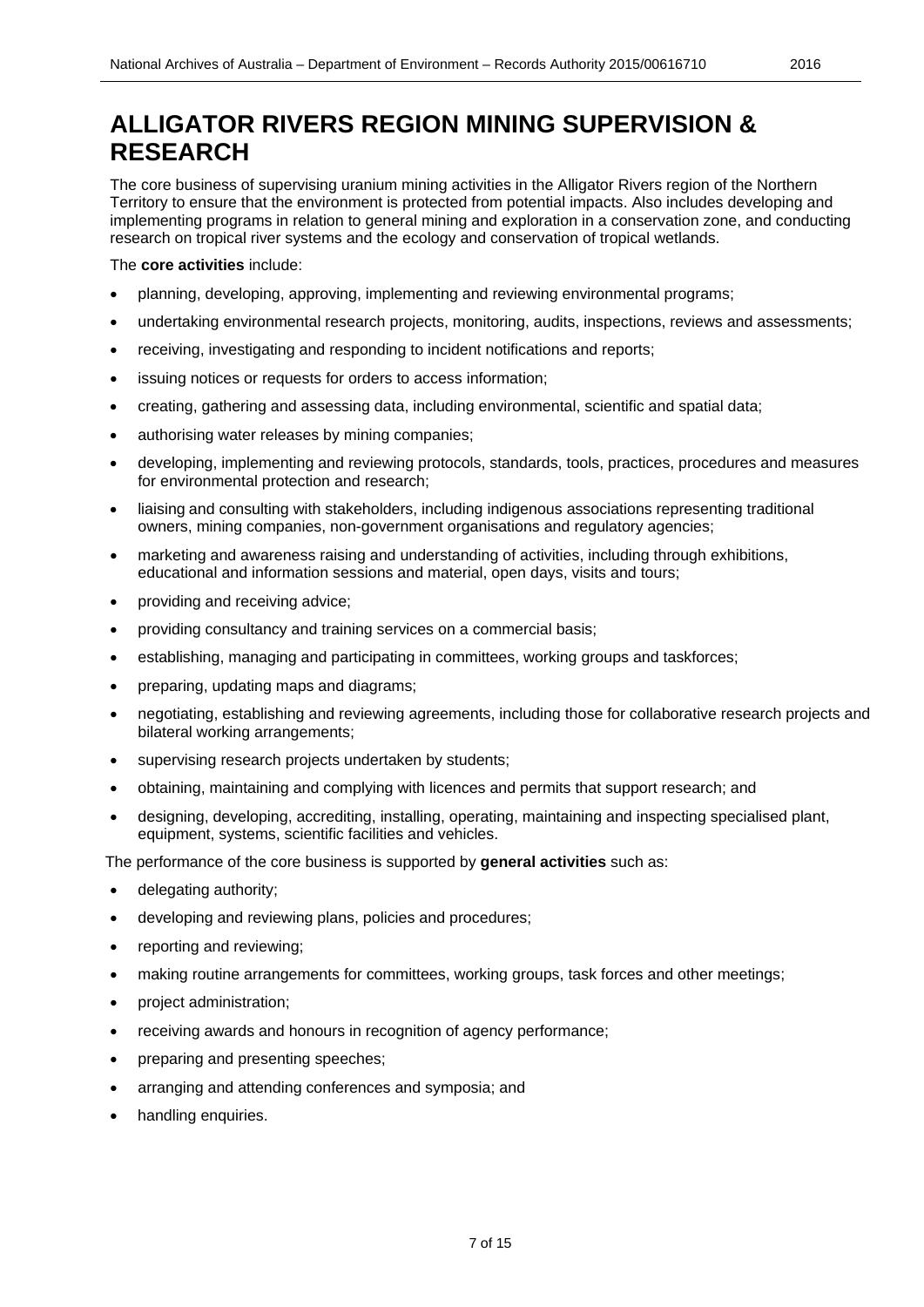#### *Cross references to AFDA Express Records Authority*

*For government inquiries, ministerials, ministerial directives, responding to questions on notice, senate reporting, and visits made by heads of state, representatives of other government agencies, and interstate and overseas governments, use GOVERNMENT RELATIONS.*

*For media releases, use COMMUNITY RELATIONS and/or GOVERNMENT RELATIONS.*

*For the specification and procurement of routine plant, equipment, facilities and vehicles, use EQUIPMENT & STORES and FLEET MANAGEMENT.*

*For freedom of information requests, use INFORMATION MANAGEMENT.*

*For safety management relating to visitors and staff, including monitoring and reporting incidents of exposure to hazardous materials, use OCCUPATIONAL HEALTH & SAFETY (OH&S).*

*For the provision of employment, apprenticeships and traineeships, use PERSONNEL.*

*For the issue, receipt and assessment of tenders and management of the performance of external service providers, such as commissioned researchers and consultants, use PROCUREMENT.*

*For the agency's business planning and performance management processes, use STRATEGIC MANAGEMENT.*

*For developing and executing formal contracts under seal or deeds, use CONTRACTS UNDER SEAL/DEEDS.*

#### *Cross references to other records authorities*

*For statutory and non-statutory advisory bodies, including the Alligator Rivers Region Advisory Committee, use ADVISORY BODIES.*

*For the administration of grants such as those provided to undergraduate students, use GRANT MANAGEMENT.*

| <b>Class no</b> | <b>Description of records</b>                                                                                                                                                                                                                                                                                                                                                     | <b>Disposal</b><br>action |
|-----------------|-----------------------------------------------------------------------------------------------------------------------------------------------------------------------------------------------------------------------------------------------------------------------------------------------------------------------------------------------------------------------------------|---------------------------|
| 61990           | The following significant records documenting:                                                                                                                                                                                                                                                                                                                                    | Retain as                 |
|                 | development, approval and review of high-level programs which have<br>substantial social, historical, environmental or cultural significance for the<br>region, industry or community. Includes proposals and business cases,<br>approvals, results of stakeholder consultations, strategies, plans and<br>frameworks, schemes and initiatives, and the determination of funding; | national<br>archives      |
|                 | final reports relating to audits, inspections, reviews, assessments,<br>research and monitoring. Includes major drafts distributed for stakeholder<br>comment, public submissions and results of consultations;                                                                                                                                                                   |                           |
|                 | notification and investigation of serious environmental incidents requiring<br>$\bullet$<br>immediate or major investigation by the agency or which attract media<br>attention, and any radiological incident. Includes response, initial and final<br>report, data gathered, evidence prepared and recommendations;                                                              |                           |
|                 | agency notices and requests for access to information in relation to<br>$\bullet$<br>significant matters which are subject to government or media scrutiny, or<br>which have far reaching implications for the environment, community or<br>mining industry;                                                                                                                      |                           |
|                 | data created, gathered and required to support ongoing supervision,<br>$\bullet$<br>research and monitoring activities. Includes photographs, sampling data,<br>remote sensing data, modelling data, vector and raster image datasets,                                                                                                                                            |                           |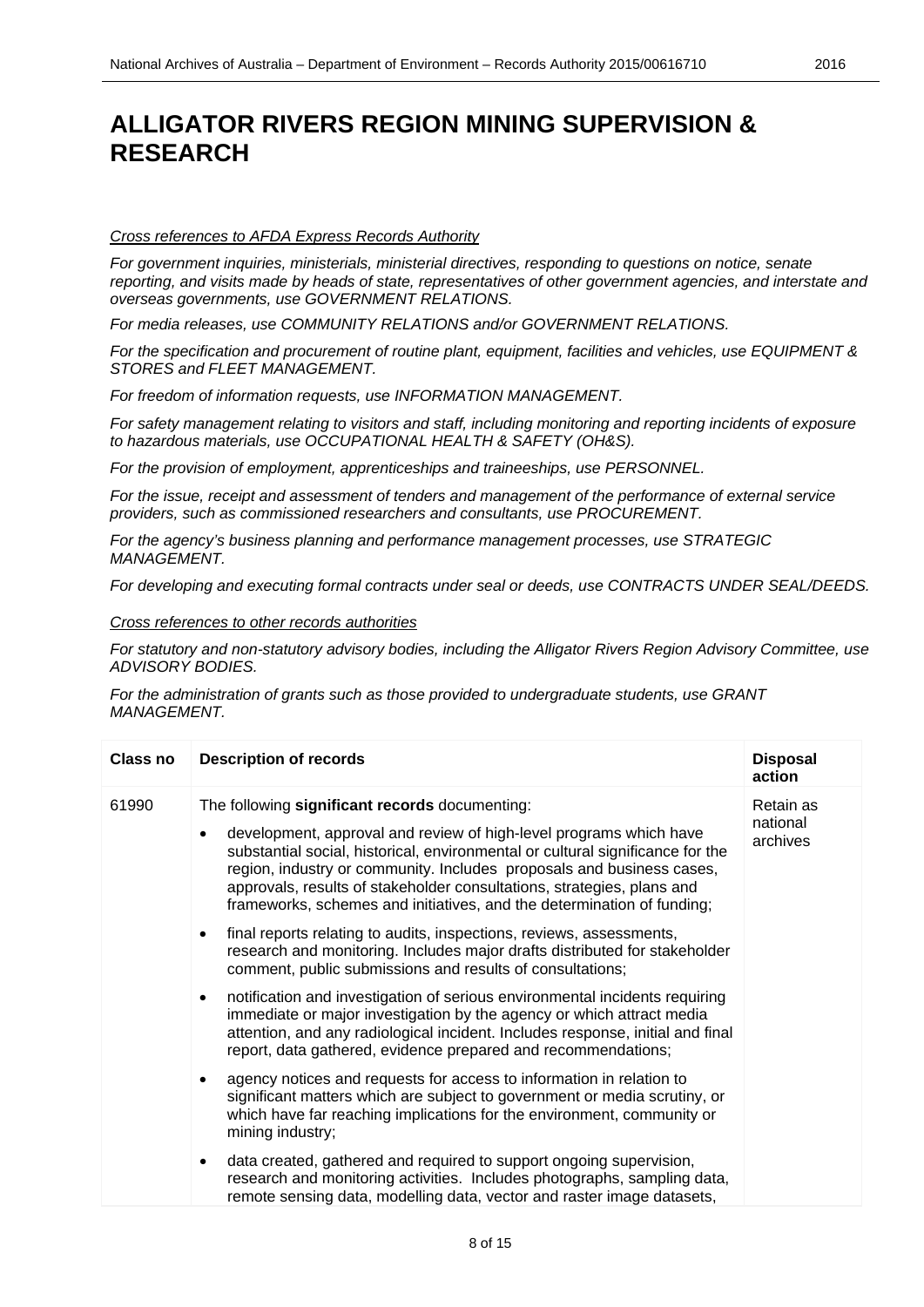| <b>Class no</b> | <b>Description of records</b>                                                                                                                                                                                                                                                                                                                                                                                                                                                                                                                                            | <b>Disposal</b><br>action |
|-----------------|--------------------------------------------------------------------------------------------------------------------------------------------------------------------------------------------------------------------------------------------------------------------------------------------------------------------------------------------------------------------------------------------------------------------------------------------------------------------------------------------------------------------------------------------------------------------------|---------------------------|
|                 | water quality data, gamma spectrometry data, spectral data, and flora and<br>fauna monitoring data;                                                                                                                                                                                                                                                                                                                                                                                                                                                                      |                           |
|                 | development and review of environmental, research and investigative<br>$\bullet$<br>protocols, standards, tools, practices, measures, procedures,<br>methodologies and guidelines. Includes final versions, major drafts,<br>submissions, and supporting research;                                                                                                                                                                                                                                                                                                       |                           |
|                 | authorisation of treated water releases by mining companies. Includes<br>٠<br>requests, approvals and rejections;                                                                                                                                                                                                                                                                                                                                                                                                                                                        |                           |
|                 | high-level liaison and consultation with regional communities, government<br>$\bullet$<br>and the private sector such as that concerning significant changes to<br>monitoring and supervision programs and protocols;                                                                                                                                                                                                                                                                                                                                                    |                           |
|                 | final versions of materials produced for major marketing and<br>$\bullet$<br>communication campaigns, open days, visits and tours that promote<br>awareness and understanding of protocols, programs, projects and<br>initiatives, including educational content and publications. Includes<br>commercial training course materials which are unique or of international<br>significance;                                                                                                                                                                                |                           |
|                 | major or controversial exhibitions. Includes final version of plans, designs,<br>٠<br>layouts and concepts, display models, photographs of the exhibition or<br>display and associated evaluation and review reports;                                                                                                                                                                                                                                                                                                                                                    |                           |
|                 | high-level advice that sets precedents, is contentious or controversial, or<br>٠<br>of significant interest to government, Parliament and the public, such as<br>advice related to serious environmental incidents, long-term impacts of<br>mining or rights of indigenous communities, and significant technical<br>advice impacting on the mining industry, including opinion and comment<br>in relation to mining approvals and associated applications. Includes final<br>version of formal advice, position papers, briefs, reports and stakeholder<br>submissions; |                           |
|                 | high-level internal or external committees, taskforces and similar working<br>$\bullet$<br>groups where the agency provides the chair, secretariat, or is the<br>Commonwealth's main representative. Includes international committees.<br>Includes establishment documentation, agenda, major drafts, stakeholder<br>consultation, final versions of minutes and supporting research and briefs;                                                                                                                                                                        |                           |
|                 | master version of maps and diagrams prepared to support monitoring and<br>$\bullet$<br>research activities;                                                                                                                                                                                                                                                                                                                                                                                                                                                              |                           |
|                 | final versions of high-level agreements and supporting documents to<br>$\bullet$<br>which the agency is signatory, such as intergovernmental agreements,<br>inter-agency memoranda of understanding, agreements with industry and<br>communities, and agreements which establish significant co-operative<br>arrangements;                                                                                                                                                                                                                                               |                           |
|                 | final design and modification of special purpose built scientific plant,<br>$\bullet$<br>equipment, systems, facilities and vehicles that are highly specialised or<br>ground breaking in design, or represent a major advance or significant<br>improvement in functionality;                                                                                                                                                                                                                                                                                           |                           |
|                 | summary records such as registers and catalogues (eg specimen<br>$\bullet$<br>register, image catalogue, laboratory activity log, project approvals<br>register) associated with environmental monitoring and research. Includes<br>data sets and associated information about data fields (eg data                                                                                                                                                                                                                                                                      |                           |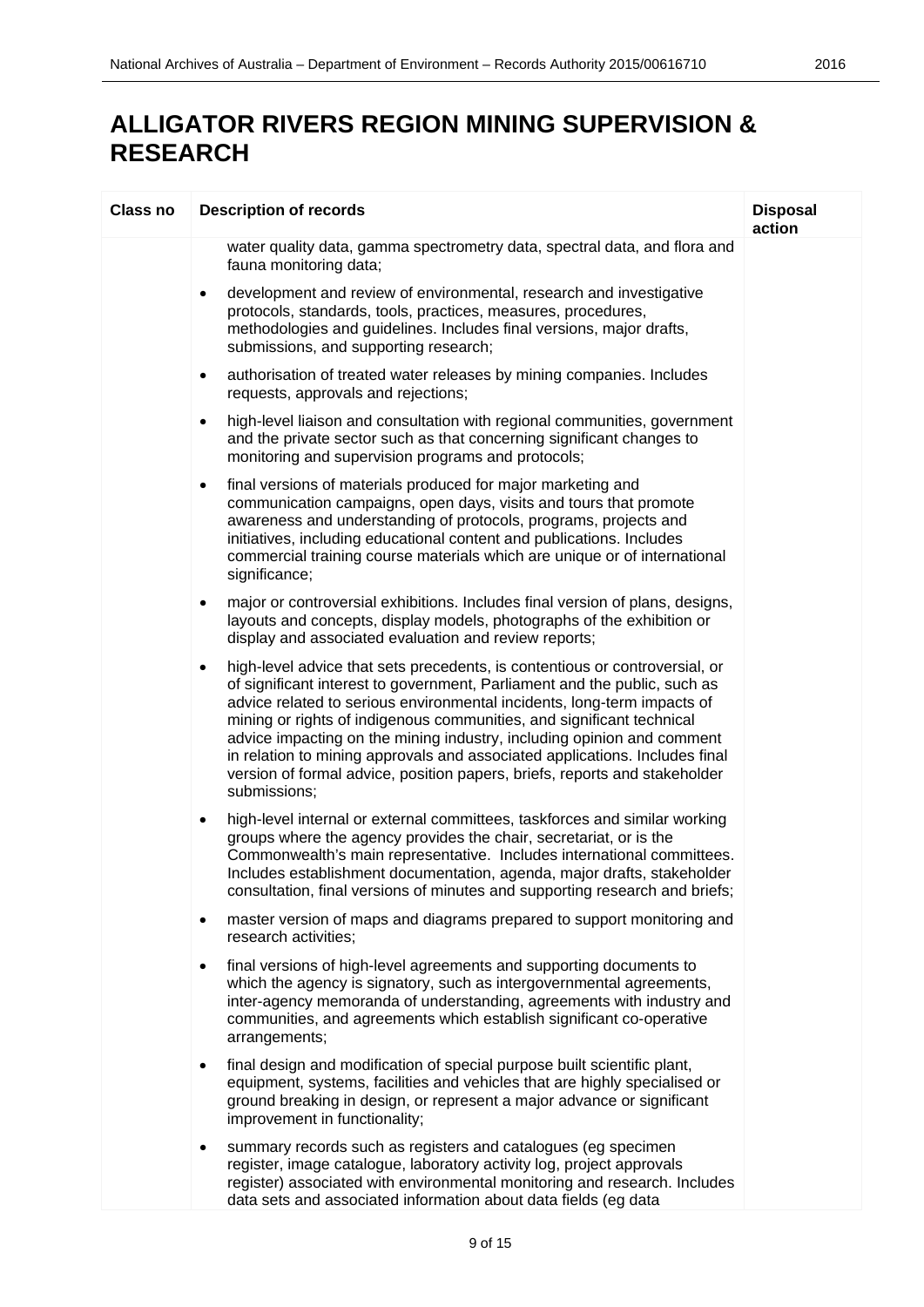| <b>Class no</b> | <b>Description of records</b>                                                                                                                                                                                                                                                                                                                                                                                                                                                                                                                                                                                                                                                                                                                                                                                                                    | <b>Disposal</b><br>action                        |
|-----------------|--------------------------------------------------------------------------------------------------------------------------------------------------------------------------------------------------------------------------------------------------------------------------------------------------------------------------------------------------------------------------------------------------------------------------------------------------------------------------------------------------------------------------------------------------------------------------------------------------------------------------------------------------------------------------------------------------------------------------------------------------------------------------------------------------------------------------------------------------|--------------------------------------------------|
|                 | dictionaries);<br>master versions of proceedings and unpublished papers for national and<br>$\bullet$<br>international conferences and symposia organised or hosted by the<br>agency;<br>final versions of speeches presented by the portfolio Minister or senior<br>$\bullet$<br>agency staff at major public or industry events, conferences, workshops,<br>seminars or other forums;<br>major awards and honours received by the agency such as those of<br>$\bullet$<br>regional, national and international significance. Includes final<br>nominations, notifications and certificates; and<br>master versions of agency publications.                                                                                                                                                                                                     |                                                  |
| 61991           | Records documenting:<br>delegations of authority issued by the agency;<br>applying for, renewing and complying with licences and permits for the<br>$\bullet$<br>use of radioactive material. Includes audit and inspection reports from the<br>regulatory body and the agency's radiation control plans and associated<br>procedures;<br>notification and investigation of environmental incidents that do not<br>$\bullet$<br>require immediate investigation. Excludes radiological incidents;<br>accreditation, inspections, installation, maintenance and calibrations<br>$\bullet$<br>undertaken in relation to laboratory facilities and specialised scientific<br>equipment, plant and systems; and<br>agency notices and requests for access to information in relation to<br>$\bullet$<br>matters that are not considered significant. | Destroy 25<br>years after<br>action<br>completed |
| 61992           | Records documenting:<br>general enquiries regarding the agency's activities such as those<br>concerning its commercial services or publications; and<br>unsuccessful or discontinued quotes and offers for commercial services.                                                                                                                                                                                                                                                                                                                                                                                                                                                                                                                                                                                                                  | Destroy 2<br>years after<br>action<br>completed  |
| 61993           | Records documenting:<br>routine operational administrative tasks supporting the core business; and<br>$\bullet$<br>Alligator Rivers region mining supervision and research activities, other<br>than those covered in classes 61990 to 61992.                                                                                                                                                                                                                                                                                                                                                                                                                                                                                                                                                                                                    | Destroy 7<br>years after<br>action<br>completed  |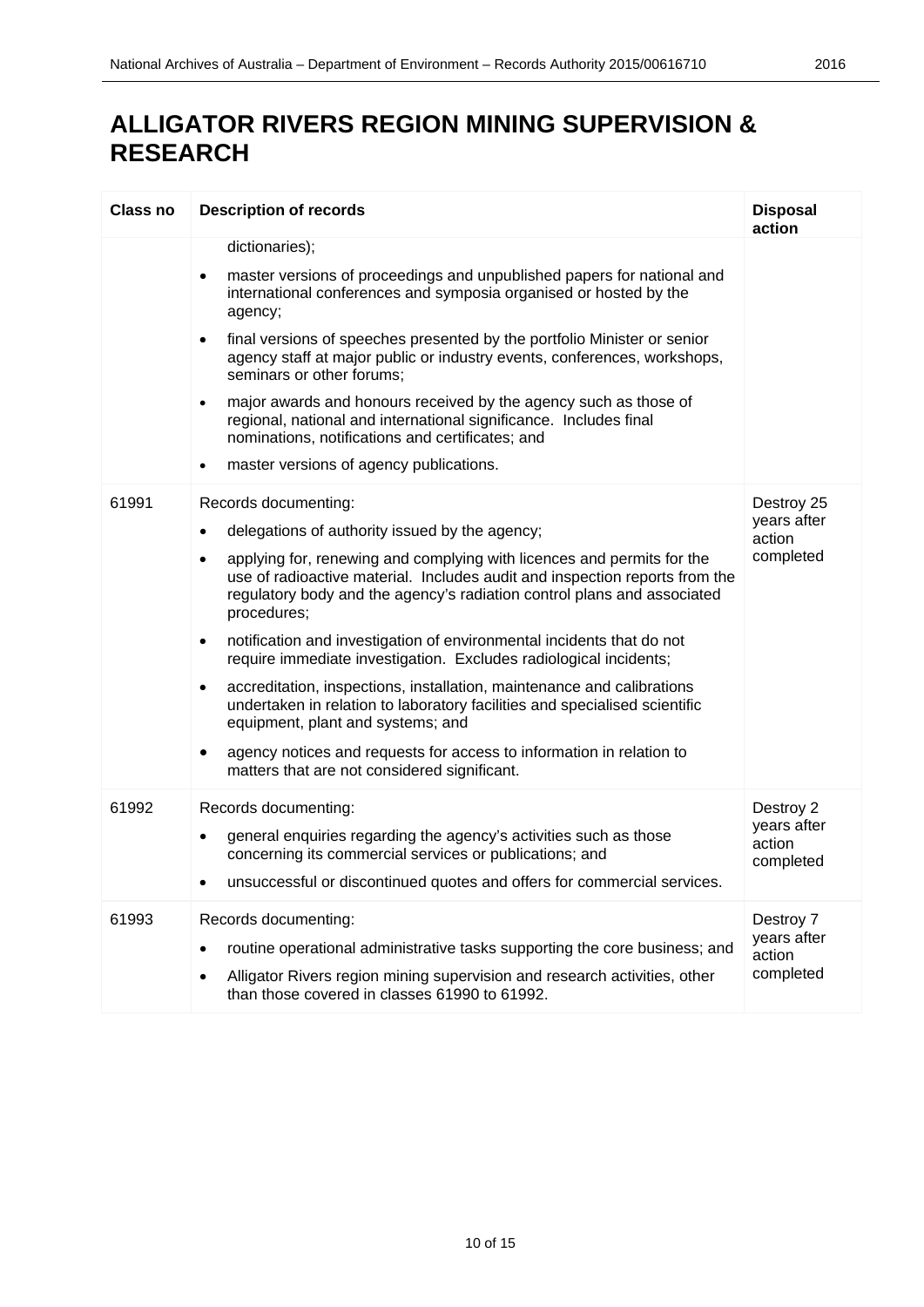<span id="page-10-0"></span>The core business of managing and controlling Commonwealth reserves and conservation zones including national parks, the Australian National Botanic Gardens and Australia's network of Commonwealth marine reserves.

The **core activities** include:

- providing and receiving advice;
- developing, approving, implementing and reviewing plans, strategies, programs, policies and procedures;
- undertaking research, monitoring, assessments and surveys and disseminating results;
- implementing global agreements and international conventions;
- identifying and conserving cultural heritage sites, material and values;
- establishing, managing and participating in committees, meetings, working groups and taskforces;
- arranging and managing conferences and symposia;
- assessing the performance and effectiveness of reserve management;
- managing incidents;
- managing projects to protect ecosystems;
- negotiating, establishing and reviewing agreements, including those for collaborative projects, tourism partnerships, lease arrangements, service delivery and joint management;
- liaising and consulting with stakeholders;
- creating, gathering and assessing environmental, cultural and botanical data and managing associated databases;
- designing, constructing and maintaining specialised systems, infrastructure and facilities;
- managing licences, permits, approvals and similar authorisations both issued and received by the agency;
- undertaking compliance and enforcement, reviewing decisions and managing appeals;
- appointing statutory enforcement roles such as wardens, rangers and inspectors;
- marketing and raising awareness; and
- providing events and educational services, including exhibitions, tours, and visitor and interpretative services.

The performance of the core business is supported by **general activities** such as:

- delegating authority;
- planning, conducting and participating in audits and assessments of agency activities;
- receiving awards and honours in recognition of agency performance;
- preparing and presenting speeches;
- developing and reviewing internal policies and procedures;
- reporting and reviewing;
- managing venue bookings and ticket sales;
- seeking financial support such as sponsorship, bequests and donations;
- making routine arrangements for committees, working groups meetings, commemorations and visits; and
- handling enquiries and visitor complaints and suggestions.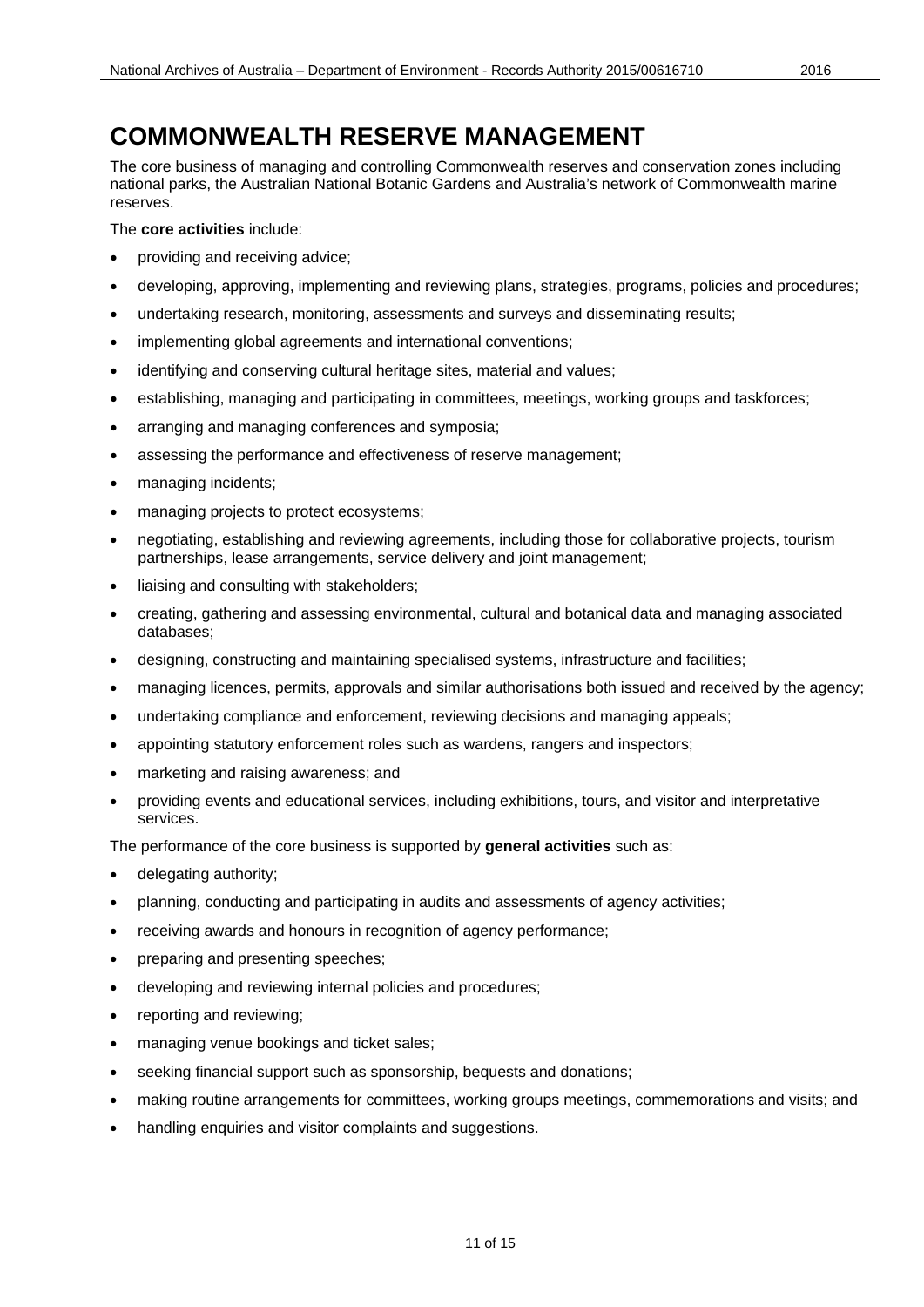*Cross references to AFDA Express Records Authority*

*For the specification and procurement of routine plant, equipment, facilities and vehicles, use EQUIPMENT & STORES and FLEET MANAGEMENT.*

*For freedom of information requests, use INFORMATION MANAGEMENT.*

*For administration of the Australian National Parks Fund, use FINANCIAL MANAGEMENT.*

*For government inquiries, ministerials, ministerial directives, responding to questions on notice, senate reporting, and visits made by heads of state, representatives of other government agencies, and interstate and overseas governments, use GOVERNMENT RELATIONS.*

*For the provision of legal advice, use LEGAL SERVICES.*

*For workplace health and safety incidents relating to visitors and staff, use OCCUPATIONAL HEALTH & SAFETY (OH&S).*

*For arrangements and agreements with other government agencies in relation to the roles of wardens, rangers, and inspectors, and other enforcement and security services, use GOVERNMENT RELATIONS.*

*For the issue, receipt and assessment of tenders and management of contracts and the performance of external service providers, such as commissioned researchers and consultants, café operators, or building contractors and consultants, use PROCUREMENT.*

*For the construction and maintenance of non-specialist buildings and facilities, and property security, use PROPERTY MANAGEMENT.*

*For training of Commonwealth reserve staff, volunteers and work experience students, use STAFF DEVELOPMENT.*

*For developing and executing formal contracts under seal or deeds, use CONTRACTS UNDER SEAL/DEEDS.*

*Cross references to other records authorities*

*For advisory bodies such as the Kakadu Research Advisory Committee, use ADVISORY BODIES.*

*For boards of management established to jointly manage protected areas such as the Booderee National Park, Kakadu National Park, and Uluru-Kata Tjuta National Park Boards of Management, use GOVERNING BODIES.*

*For the acquisition, conservation, control, and maintenance of living plants, herbarium specimens and seed collections, use SMALL COLLECTION MANAGEMENT.*

*For the administration of grants such as research, capacity-building and student travel grants, use GRANT MANAGEMENT.*

*For declarations and proclamations of protected areas, use RA 2007/0038083 - ENVIRONMENT AND HERITAGE REGULATION.*

*For developing genetic/biological resource policy and regulating access to such resources which are the statutory responsibility of the Department, use RA 2007/0038083 - ENVIRONMENT AND HERITAGE REGULATION.*

| Class no | <b>Description of records</b>                                                                                                                                                                                                                                                                                                                                                                                                                                                                                                                                                                                                                                                                                                                                                                                                                                | <b>Disposal</b><br>action         |
|----------|--------------------------------------------------------------------------------------------------------------------------------------------------------------------------------------------------------------------------------------------------------------------------------------------------------------------------------------------------------------------------------------------------------------------------------------------------------------------------------------------------------------------------------------------------------------------------------------------------------------------------------------------------------------------------------------------------------------------------------------------------------------------------------------------------------------------------------------------------------------|-----------------------------------|
| 62000    | The following significant records documenting:<br>high-level advice that sets precedents, is contentious or controversial, or<br>$\bullet$<br>concerns issues of significant interest to government, Parliament and the<br>public, such as advice related to serious environmental incidents, rights of<br>indigenous communities, and significant technical advice impacting on the<br>protection of flora, fauna, artefacts and land areas. Includes final version,<br>major drafts, stakeholder consultation and supporting research;<br>development, approval and review of high-level policies, procedures and<br>$\bullet$<br>programs administered by the agency, which have substantial social,<br>historical, and environmental or cultural significance for the area, industry,<br>and community, such as indigenous joint management programs and | Retain as<br>national<br>archives |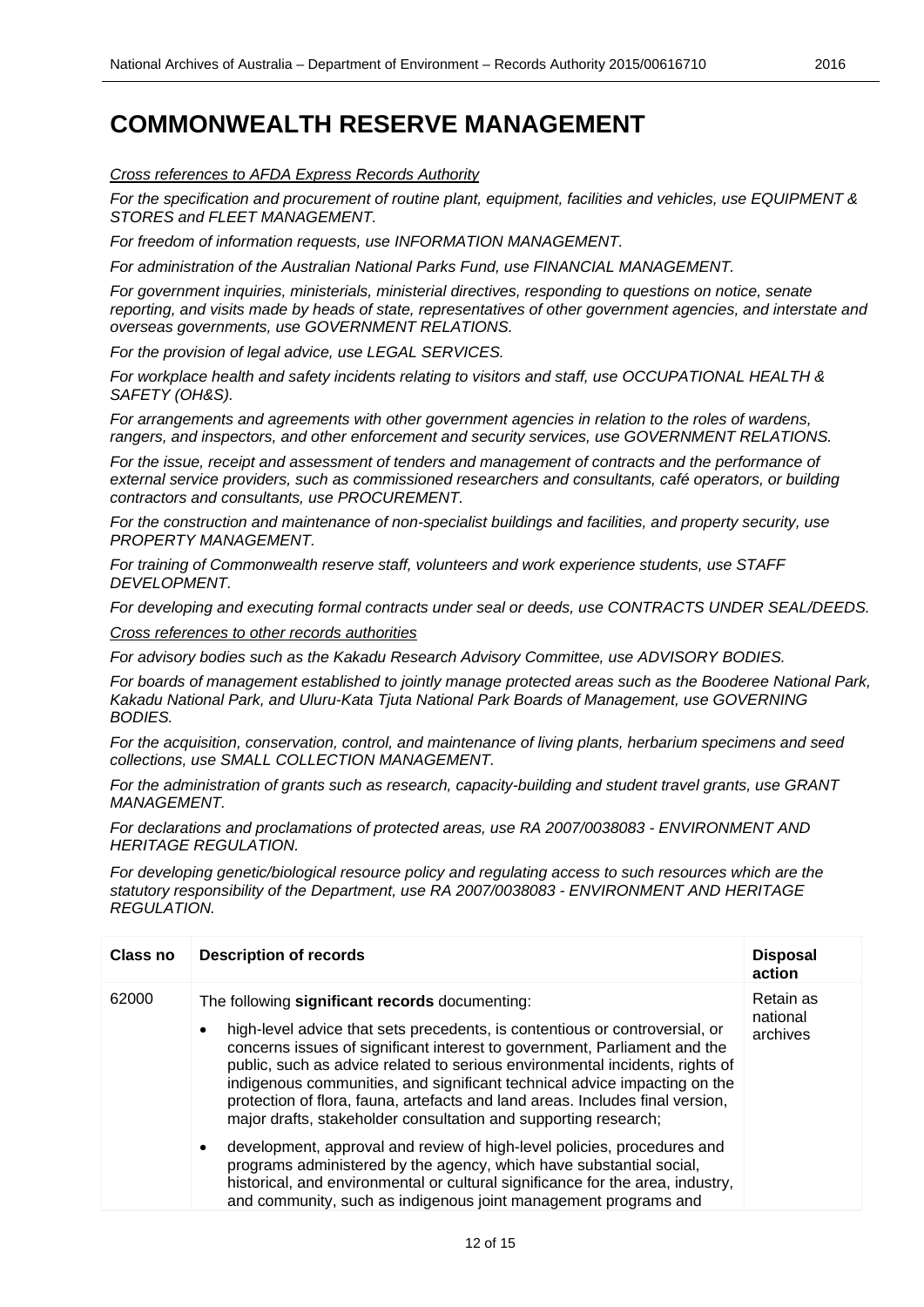| <b>Class no</b> | <b>Description of records</b>                                                                                                                                                                                                                                                                                                                                                                                                                                                                                                                                                                                                                                                                                                                                        | <b>Disposal</b><br>action |
|-----------------|----------------------------------------------------------------------------------------------------------------------------------------------------------------------------------------------------------------------------------------------------------------------------------------------------------------------------------------------------------------------------------------------------------------------------------------------------------------------------------------------------------------------------------------------------------------------------------------------------------------------------------------------------------------------------------------------------------------------------------------------------------------------|---------------------------|
|                 | curatorial and preservation policies for cultural and heritage assets.<br>Includes final versions, initial proposals and business cases, approvals,<br>results of stakeholder consultations, and the determination and allocation<br>of funding;                                                                                                                                                                                                                                                                                                                                                                                                                                                                                                                     |                           |
|                 | research, monitoring, assessments and surveys undertaken or<br>٠<br>commissioned by the agency. Includes proposals, approvals, major drafts<br>distributed for stakeholder comment, public submissions, results of<br>consultations and final reports. Excludes routine visitor surveys;                                                                                                                                                                                                                                                                                                                                                                                                                                                                             |                           |
|                 | final high-level reports concerning the performance and effectiveness of<br>$\bullet$<br>the management of reserves. Includes assurance audits, correspondence<br>and audits relating to the implementation of global agreements and<br>conventions such as the Nagoya Protocol and the Australian and New<br>Zealand Environment and Conservation Council (ANZECC) working<br>group;                                                                                                                                                                                                                                                                                                                                                                                |                           |
|                 | identification and conservation of cultural heritage sites and material.<br>$\bullet$<br>Includes inspection and treatment reports, maps, photos and oral<br>histories;                                                                                                                                                                                                                                                                                                                                                                                                                                                                                                                                                                                              |                           |
|                 | high-level internal or external committees, meetings, taskforces and<br>$\bullet$<br>similar working groups where the agency provides the chair, secretariat,<br>or is the Commonwealth's main representative. Includes participation in<br>national and international groups such as Council of Australian Biological<br>Collections (CABC), Australian Alps Liaison Committee, World Parks<br>Conference organising committee, Australian and New Zealand<br>Environment and Conservation Council (ANZECC) working group, and<br>Global Biodiversity Information Facility working groups and committees.<br>Includes establishment documentation, agenda, major drafts, stakeholder<br>consultation, final versions of minutes and supporting research and briefs; |                           |
|                 | master versions of proceedings and unpublished papers for national and<br>$\bullet$<br>international conferences and symposia organised or hosted by the<br>agency;                                                                                                                                                                                                                                                                                                                                                                                                                                                                                                                                                                                                  |                           |
|                 | high-level plans and strategies concerning the overall management of<br>$\bullet$<br>reserves, sites, tourism or species, including park management plans,<br>master plans, threatened species plans and cultural heritage plans.<br>Includes major drafts distributed for stakeholder comment, public<br>submissions, results of consultations and final versions;                                                                                                                                                                                                                                                                                                                                                                                                  |                           |
|                 | management of natural disaster, environmental or visitor incidents that<br>$\bullet$<br>have (or could have) a major impact on the environment, cultural heritage,<br>or public. Includes final reports, recommendations and formal responses;                                                                                                                                                                                                                                                                                                                                                                                                                                                                                                                       |                           |
|                 | managing major projects to protect ecosystems such as those where the<br>٠<br>outcome is considered innovative, controversial or arouse significant<br>public, national, international or commercial interest, including those that<br>may potentially have a major impact upon the environment or cultural<br>heritage of the area. Includes project plans, project budgets, issues logs<br>and progress reports;                                                                                                                                                                                                                                                                                                                                                   |                           |
|                 | final versions of high-level agreements and supporting documents to<br>$\bullet$<br>which the agency is signatory, such as intergovernmental agreements,<br>inter-agency memoranda of understanding, agreements with industry and<br>communities, and agreements which establish significant co-operative or<br>partnership arrangements;                                                                                                                                                                                                                                                                                                                                                                                                                            |                           |
|                 | liaison with individuals, local communities, government and the private                                                                                                                                                                                                                                                                                                                                                                                                                                                                                                                                                                                                                                                                                              |                           |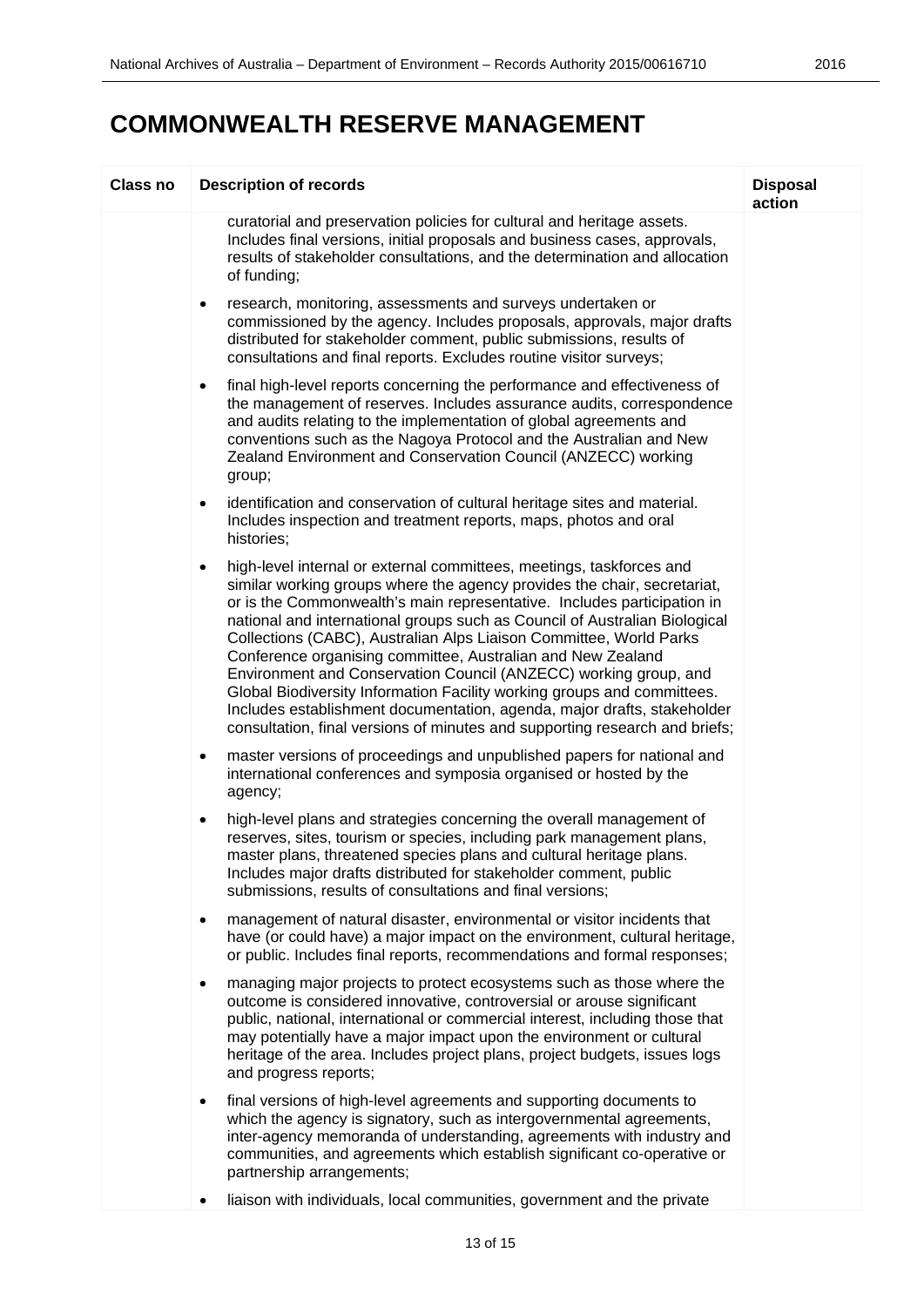| <b>Class no</b> | <b>Description of records</b>                                                                                                                                                                                                                                                                                                                                                                                                                                           | <b>Disposal</b><br>action          |
|-----------------|-------------------------------------------------------------------------------------------------------------------------------------------------------------------------------------------------------------------------------------------------------------------------------------------------------------------------------------------------------------------------------------------------------------------------------------------------------------------------|------------------------------------|
|                 | sector concerning issues considered controversial or arouse significant<br>public, national, international or commercial interest. Includes liaison with<br>traditional land owners concerning significant cultural heritage and land<br>ownership issues;                                                                                                                                                                                                              |                                    |
|                 | catalogues, registers, datasets and databases of natural or cultural<br>$\bullet$<br>heritage data. Includes monitoring data, spatial data, species lists,<br>historical site and monument registers, indigenous art and artefact data<br>and images, plant indexes and listings of world, national and<br>Commonwealth heritage;                                                                                                                                       |                                    |
|                 | final design of specialised systems, infrastructure and facilities that have<br>$\bullet$<br>won awards, are considered innovative, controversial or arouse significant<br>public national, international or commercial interest, or are unique to a<br>particular area;                                                                                                                                                                                                |                                    |
|                 | managing applications for licences, permits, approvals and other<br>$\bullet$<br>authorisations for certain activities undertaken within a protected area that<br>set precedents, are contentious or controversial, or of significant interest<br>to government, Parliament, the public, indigenous communities or<br>industry. Includes approvals, rejections, revocation, exemptions and<br>variations. Also includes radiation facility licences held by the agency. |                                    |
|                 | compliance and enforcement activities that become precedent-setting, or<br>$\bullet$<br>where cases are considered controversial or arouse significant public,<br>national, international or commercial interest. Includes notification of<br>incidents and breaches, investigations, audits, and reviews of decisions;                                                                                                                                                 |                                    |
|                 | major events and educational services including exhibitions, tours, and<br>$\bullet$<br>visitor, interpretative and similar services that are considered innovative,<br>controversial or arouse significant public, national, international or<br>commercial interest. Includes final version of designs, layouts and<br>concepts, display models, presentations, photographs, maps, publications<br>and associated evaluation and review reports;                      |                                    |
|                 | major awards and honours received by the agency such as those of<br>$\bullet$<br>regional, national and international significance. Includes final<br>nominations, notifications and certificates;                                                                                                                                                                                                                                                                      |                                    |
|                 | final versions of speeches made by the Minister or senior staff at major<br>public or industry events, conferences, workshops, seminars or other<br>forums; and                                                                                                                                                                                                                                                                                                         |                                    |
|                 | major or innovative marketing plans and campaigns such as final and<br>$\bullet$<br>major drafts of detailed park brand strategies involving extensive<br>consultation, marketing material and final website designs for international<br>audiences.                                                                                                                                                                                                                    |                                    |
| 62002           | Records documenting:                                                                                                                                                                                                                                                                                                                                                                                                                                                    | Destroy 25                         |
|                 | development, approval, implementation and review of reserve<br>$\bullet$<br>management programs, policies, plans and procedures that are not<br>considered high-level but concern environmental conservation matters<br>such as feral and hazardous animal culling programs, incident response<br>plans and fire hazard control procedures. Includes final versions,<br>schedules and reports; and                                                                      | years after<br>action<br>completed |
|                 | high-level delegations of authority issued or received by the agency.                                                                                                                                                                                                                                                                                                                                                                                                   |                                    |